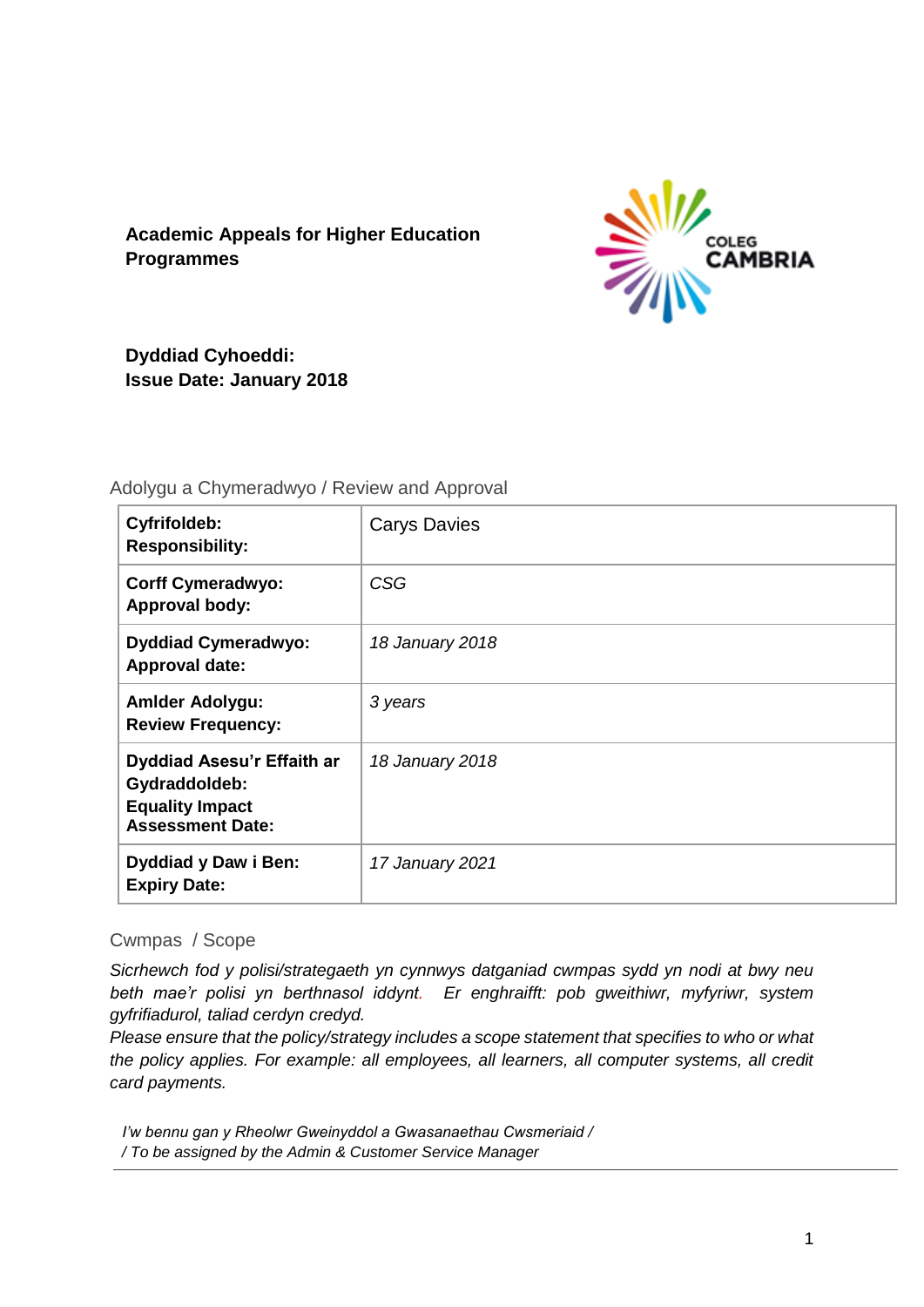| Cyfeirnod:                  | Ceir ei bennu wedi cymeradwyo'r ddogfen            |
|-----------------------------|----------------------------------------------------|
| Reference:                  | This will be assigned to the document on approval  |
| Fersiwn:<br><b>Version:</b> |                                                    |
| Dosbarthiad:                | Hynod Gyfrinachol / Cyfrinachol / Dogfen Arferol   |
| <b>Classification:</b>      | <b>Highly Confidential / Confidential / Normal</b> |

# **Academic Appeals Policy for Higher Education Programmes**

## **Scope**

This policy applies to all students on higher education programmes at Coleg Cambria, whether the programme is full time, part time or part of a Higher Apprenticeship. This policy also applies to students who have recently completed their studies at the College but are still within the timeframe to appeal an academic decision.

Students who are following a further education programme need to refer to the separate Academic Appeals Policy for FE and WBL.

**Important Note** Students following Aberystwyth University, Wrexham Glyndwr University and Liverpool John Moore University programmes must follow the Academic Appeals Policy of that University. These have been signposted below.

## **Awarding Partner Academic Appeals Policies**

#### *Aberystwyth University*

Students following an Aberystwyth University programme will need to follow the Academic Appeals process for Aberystwyth University. <https://www.aber.ac.uk/en/aqro/handbook/appeals/>

## *Glyndwr University*

Students following a Glyndwr programme will need to follow the Academic Appeals process for Glyndŵr University. Full details of the procedures for Academic Appeals can found on the VLE (Moodle) https://moodle.glyndwr.ac.uk/course/view.php?id=28&section=2 Any queries related to Academic Appeals should be directed to the University's Regulations, Assessment and Awards Unit.

## *Liverpool John Moore University*

Students following a LJMU programme will need to follow the Academic Appeals process for LJMU:

[https://www.ljmu.ac.uk/about-us/public-information/student-regulations/appeals-and](https://www.ljmu.ac.uk/about-us/public-information/student-regulations/appeals-and-complaints)[complaints](https://www.ljmu.ac.uk/about-us/public-information/student-regulations/appeals-and-complaints)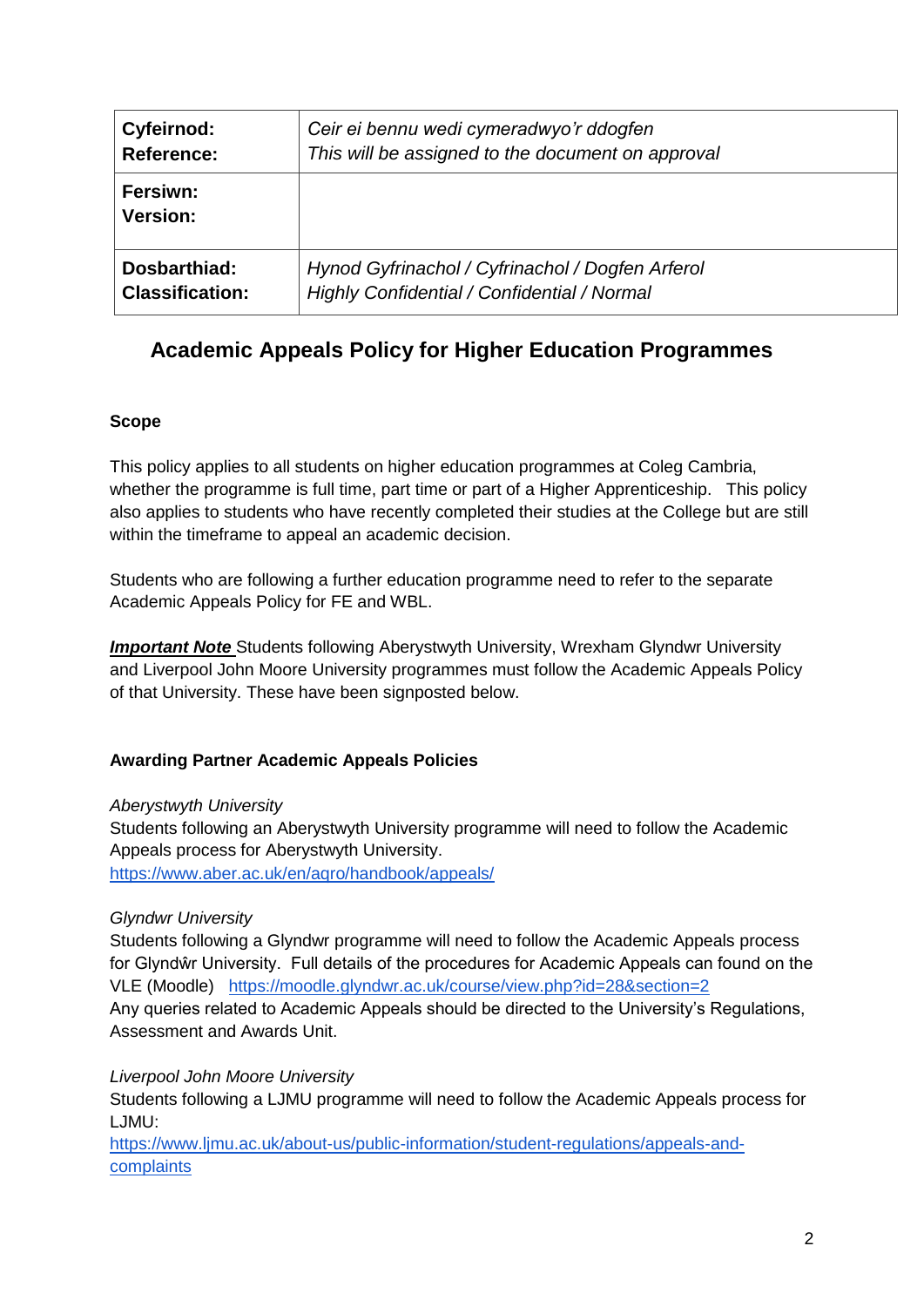#### *Pearson Higher Nationals*

The Coleg Cambria Academic Appeals procedure for HE will be used for all Pearson students. Students have a final right of appeal to Pearson, but only if the procedures in this policy have not been followed. Further details are given in the policy "Enquiries and appeals on Pearson vocational qualifications" found here:

[ttps://qualifications.pearson.com/content/dam/pdf/Support/policies-for-centres-learners-and](https://qualifications.pearson.com/content/dam/pdf/Support/policies-for-centres-learners-and-employees/Enquiries_and_Appeals_on_Pearson_Vocational_Qualifications.pdf)[employees/Enquiries\\_and\\_Appeals\\_on\\_Pearson\\_Vocational\\_Qualifications.pdf](https://qualifications.pearson.com/content/dam/pdf/Support/policies-for-centres-learners-and-employees/Enquiries_and_Appeals_on_Pearson_Vocational_Qualifications.pdf)

#### *Swansea University*

For students following a Swansea University programme we will deal with academic appeals within the College using this policy in the first instance. However, if an acceptable conclusion cannot be achieved, students will have the opportunity to request Swansea University to review the College's decision via the University's Final Review Procedures: [http://www.swansea.ac.uk/academic-services/academic-guide/conduct-and-complaints/final](http://www.swansea.ac.uk/academic-services/academic-guide/conduct-and-complaints/final-review-procedure/)[review-procedure/](http://www.swansea.ac.uk/academic-services/academic-guide/conduct-and-complaints/final-review-procedure/)

#### **Principles**

In line with QAA Code of Practice Chapter B9 "Academic Appeals and Student Complaints" the process for students to appeal an academic decision will :

- be conducted in a fair and confidential manner
- be easily accessible to those that may need to use it
- not disadvantage the student as a consequence of making an appeal
- ensure that appeals are brought to completion as soon as is reasonably practicable
- safeguard academic standards
- allow the college to enhance its procedures and practice through reflection on the process and the outcomes
- facilitate constructive engagement between the College and student
- offer opportunities for early and/or informal resolution
- ensure the process and outcomes are formally recorded
- support staff and students involved in the appeal process

Where students identify individual needs, reasonable adjustments will be made to the procedure.

If it is deemed that another procedure is more suitable for dealing with the issues raised, then the case will be considered under the most appropriate procedure e.g. the Complaints Procedure, and the student will be informed accordingly.

It is normally expected that appeals will be submitted by the student, but the student may wish to appoint a representative to submit the appeal on their behalf. The student would normally be expected to provide written consent, by letter or via their College e-mail account, to authorise someone to act on his/her behalf.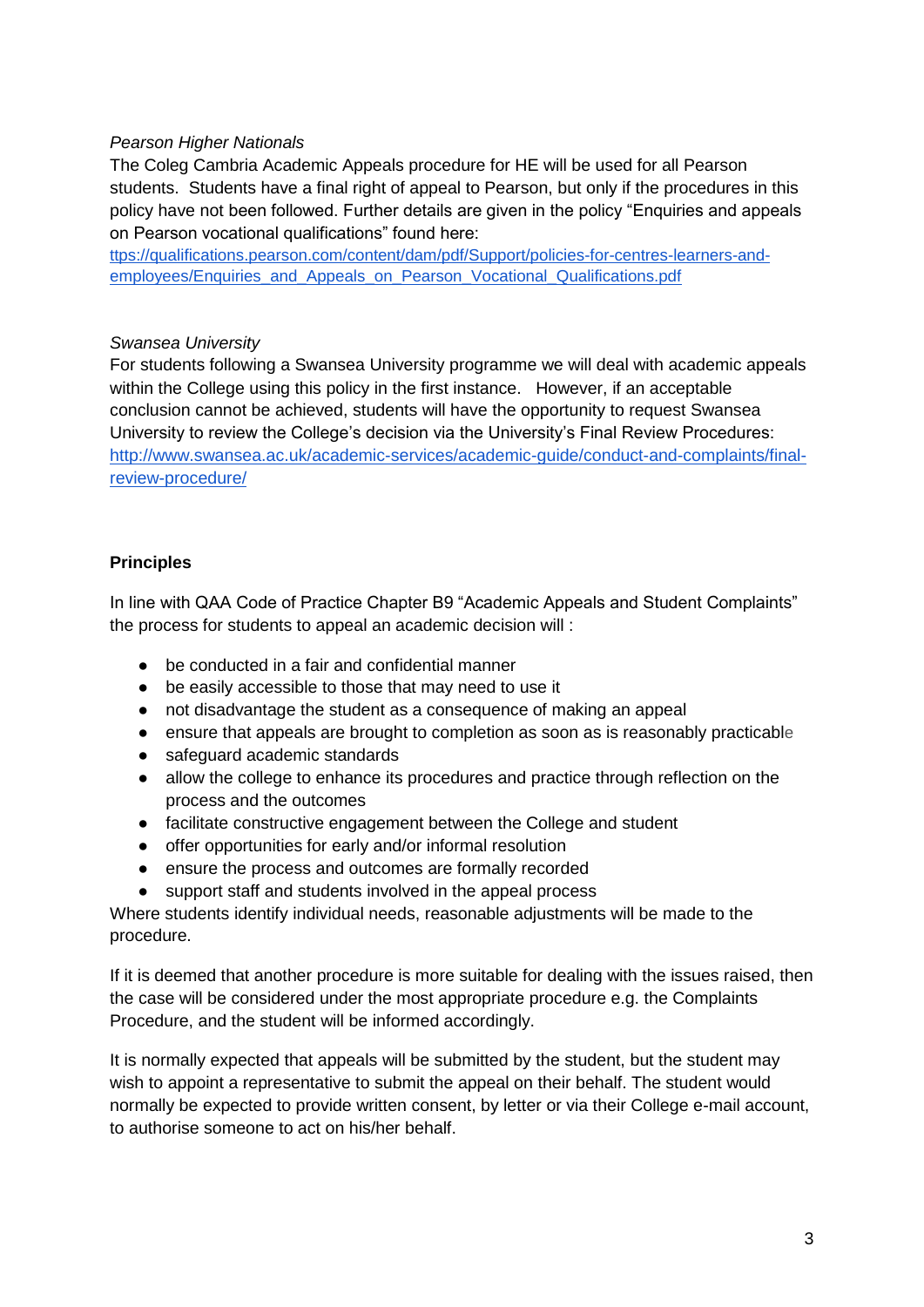#### **Grounds for Appeal**

Academic appeals can be made about a decision of the examination board relating to assessments, examinations and/or student progression. These may therefore relate to:

(i) Exceptional extenuating circumstances which may have had an adverse effect on the student's academic performance and were not (for good reason) made known to the examination board. *Please note that computer or other equipment failure will not be deemed as exceptional extenuating circumstances.* 

(ii) Procedural irregularities in the conduct of the assessments, or in written instructions provided, or in advice given, which could have had an adverse effect on the student's performance.

(iii) Evidence of prejudice, or of bias, or of inadequate assessment on the part of one or more of the examiners.

This policy cannot be used to make an appeal about academic judgement ie the decision made by academic staff or the examination board on the quality of the work itself or the criteria being applied to assess the work.

An appeal cannot be made until the outcomes of the the relevant examination board have been confirmed.

An appeal will only be considered if the student can provide good reasons why the grounds for appeal had not previously been made known to the College and/or were not made known to the relevant examination board. Exceptional extenuating circumstances (whether relating to College issues, personal or medical problems or any other issue) which were not submitted to the Programme Leader by the due date may only be considered as grounds for appeal in the most exceptional circumstances (for instance where the student was unable to disclose the circumstances in advance because of a medical condition).

## **Appeal Process**

In summary the Coleg Cambria Academic Appeals process consists of three stages.

#### *Stage One: Clarification of Examination Board Decision*

At the first stage, all module marks, degree classifications and extenuating circumstances submitted are considered and approved by the examination board. (Please refer separately to the relevant Extenuating Circumstances Policy).

Following the release of examination board results the student may check the marks have been calculated and or recorded correctly, seek clarification of an assessment or examination board decision, and discuss any concerns with the programme leader. Depending on the nature of the enquiry the programme leader may need to consult with the University partner. A note will be made of this meeting and where appropriate and proportionate the student will be notified in writing of the outcome.

*Stage Two: Academic Appeal*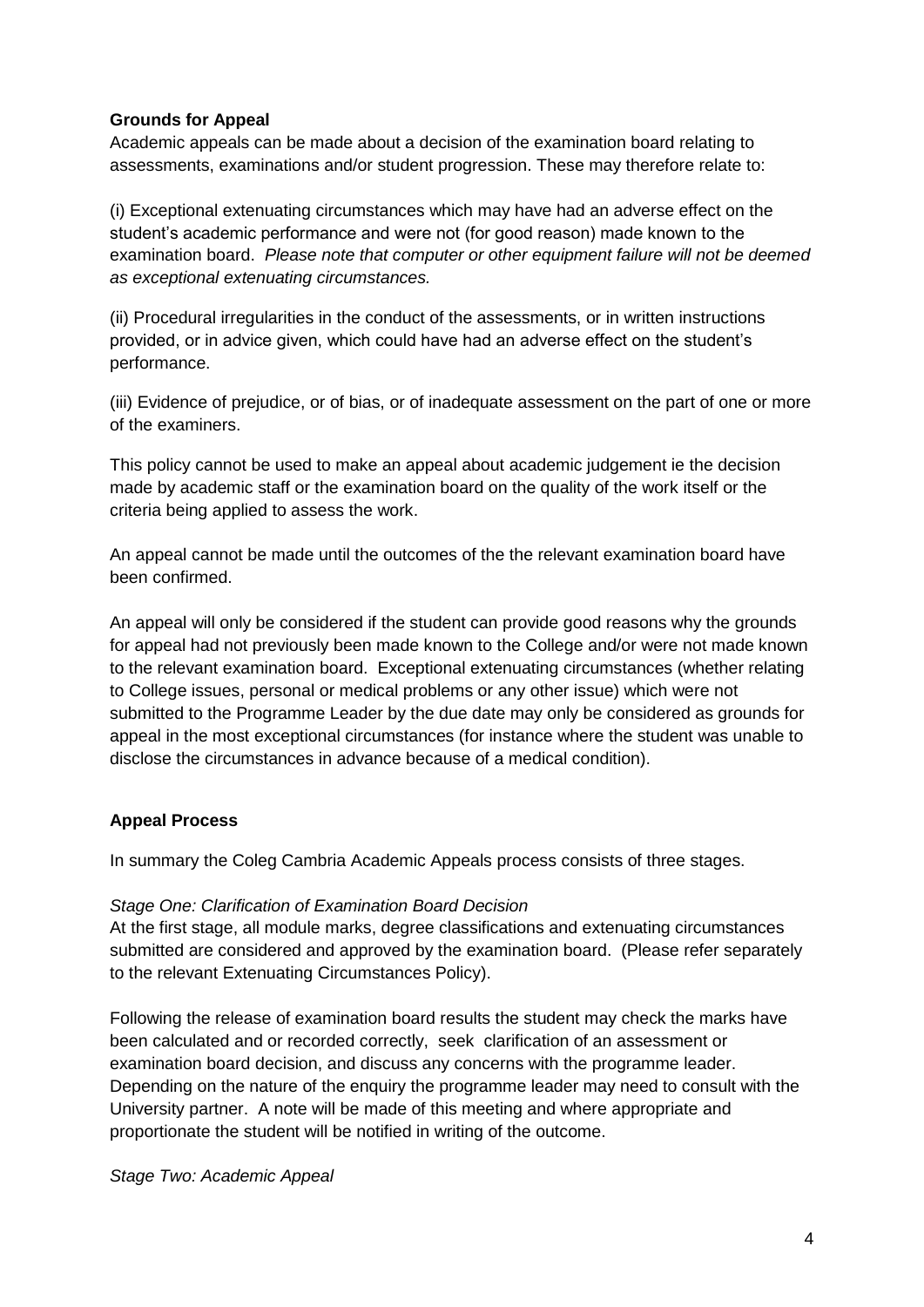Where a student is dissatisfied with the decision reached by the examination board, they may, within 10 working days of their results being published, appeal the decision. Detailed guidance on the academic appeal process is found below.

## *Stage Three: Final Review*

Where the student remains dissatisfied with the outcome of their appeal they may request a final review. Detailed guidance on the final review process is found below.

## **Academic Appeal**

- 1. From the date of formal notification of examination results students will have 10 working days in which to submit an appeal. Late appeals will not normally be considered unless independent, corroborative evidence is submitted clearly explaining why the student was prevented from submitting the appeal by the deadline.
- 2. All appeals must be made in writing using the Higher Education Academic Appeals Form.
- 3. The appeal must be accompanied by corroborative evidence that has not already been submitted for consideration, and which clearly demonstrates how it has affected the student's performance.
- 4. The completed appeal form must be submitted to the Higher Education Manager. A written acknowledgement of receipt will be sent within 5 working days.
- 5. Upon receipt of an appeal the Higher Education Manager (or their nominee) shall ask the relevant programme area and/or chair of the examination board to verify the facts to which the appeal refers.
- 6. Where appropriate and proportionate to the nature of the appeal the HE Manager will meet with the student, investigate the matter and notify the student in writing of the outcome of his/her investigation.
- 7. Where the nature of the appeal is more complex the appeal will be referred to the Academic Appeals Panel. The student will be notified of the date, their right to attend and the composition of the panel with at least 5 working days notice.
- 8. The Academic Appeal Panel members will be independent and not directly associated with the student's studies. It will consist of :
	- a. an Assistant Principal not directly associated with the student's studies (as Chair)
	- b. HE Manager(or nominee)
	- c. Student Services Manager (or deputy)
	- d. A Deputy Director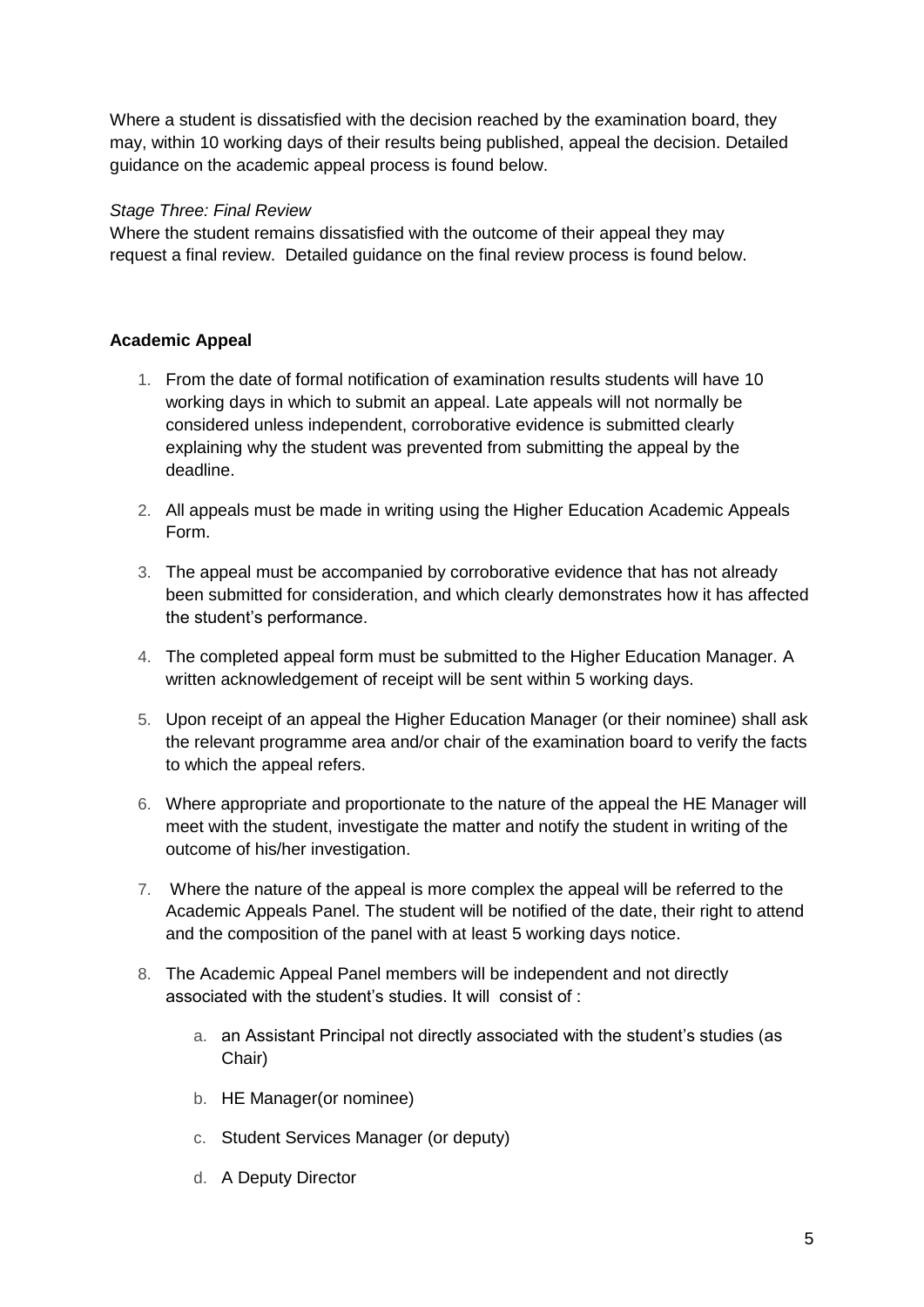In exceptional cases, where an expedient decision is required, the panel may conduct its discussion electronically.

- 9. The Academic Appeal Panel will take either of the following decisions :
	- a. uphold the appeal and determine the action to be taken
	- b. reject the appeal; no further action to be taken
- 10. The student shall have the right to appear before the Panel and may be accompanied by a person of his/her choice.
- 11. The Higher Education Manager will inform the student of the decision of the panel, in writing, within five working days of the meeting.
- 12. Each academic appeal should be resolved within 6 working weeks. If it appears that a response will be delayed, the student will be informed of the reason for this.

#### **Final Review**

- 1. If the student is not satisfied with the decision of the Appeal Panel s/he can request a final review. *Important note:* students following Swansea University programmes will have their final review considered by the University following the University Final Review procedures. For students on a Pearson Higher National programme a final review will be considered by an Assistant Principal (not on the original appeal panel and not directly linked the the student's programme). A request for a final review can be made on one of the following grounds:
	- a. procedural irregularities followed at the appeal stage
	- b. new material evidence that the student was unable, for good reasons, to provide at the appropriate time
	- c. consideration of whether the outcome was reasonable in all the circumstances
- 2. A request for a final review must be submitted in writing, within 10 working days from the date of the letter that informed the student of the outcome of the appeal decision. Students will receive a written acknowledgement of the review application within 5 working days.
- 3. The Assistant Principal will consider the application for final review, and may if deemed necessary form a review panel to hear the application. The Assistant Principal will either:
	- a. dismiss the request for review and uphold the original decision
	- b. uphold the request for review, in whole or in part, and recommend appropriate action to be taken based on the circumstances of the case
- 4. The decision will be notified to the student within 6 working weeks of the receipt of the application for review. If it appears that a response will be delayed, the student will be informed of the reason for this. This decision will be final.

#### **Office of the Independent Adjudicator**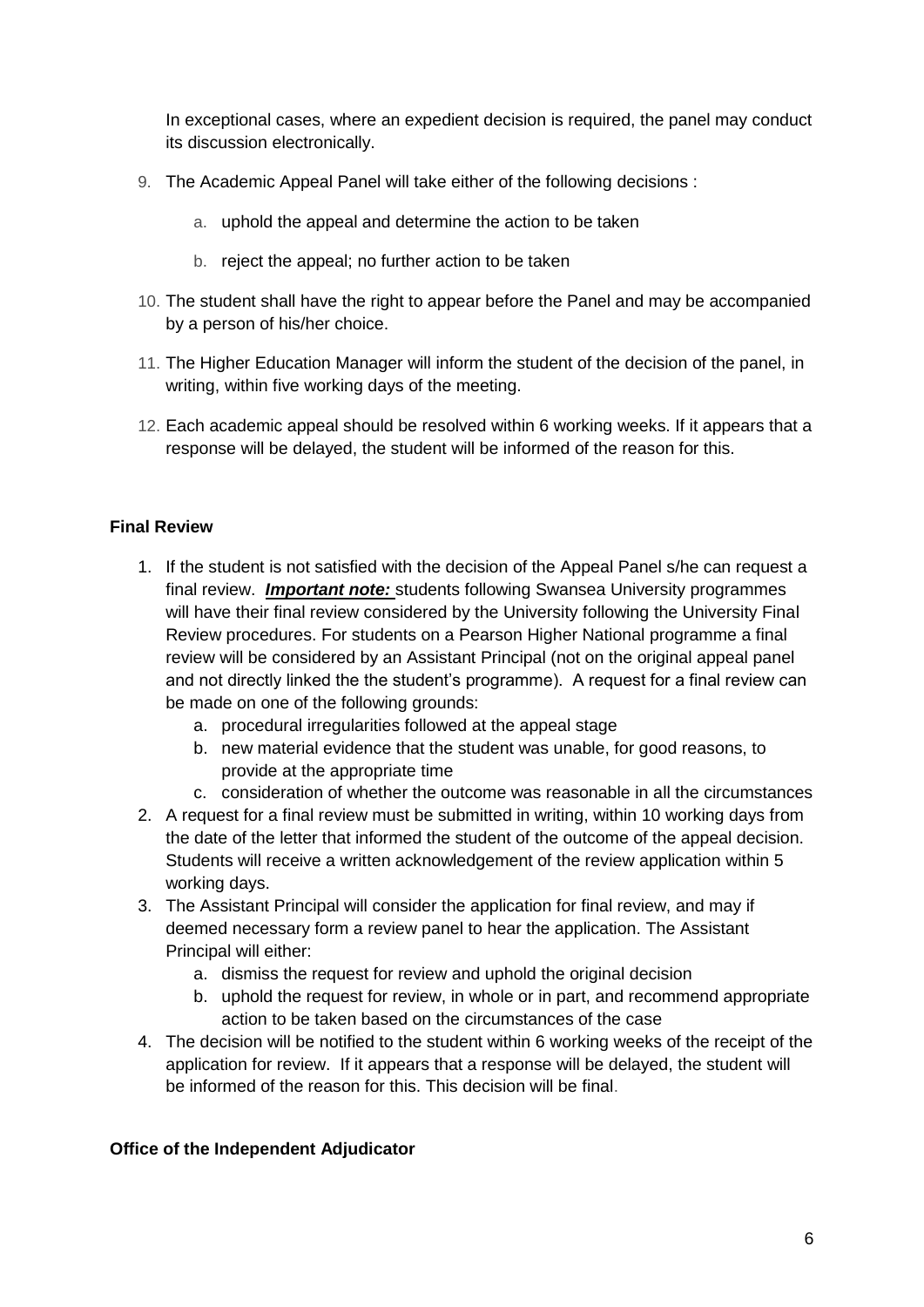Once the final review stage has been completed, students who remain dissatisfied with the outcome can ask the Office of the Independent Adjudicator (OIA) to review their complaint about the outcome of the academic appeal process. The complaint must be submitted to the OIA within 12 months of the date on the Completion of Procedures Letter. Please note that students must be in possession of a Completion of Procedures letter if they wish to complain to the OIA, this can be obtained from the College/ University, upon request, once all stages of the process have been exhausted. Further information can be found on the OIA website www.oiahe.org.uk or by telephoning or writing to the OIA at the following address:

OIA,Second Floor, Abbey Gate, 57-75 Kings Road,Reading,RG1 3AB. Tel: 0118 959 9813 Email: [enquiries@oiahe.org.uk](mailto:enquiries@oiahe.org.uk)

#### **Monitoring of Academic Appeals**

The number, level and range of academic appeals will be monitored on an annual basis. The Higher Education Manager will monitor academic appeals and will report annually to the Curriculum Strategy Group (CSG). Any personal details will remain confidential. It shall be the responsibility of CSG to monitor the data and make appropriate recommendations to relevant bodies or personnel.

The Curriculum Strategy Group will review the Higher Education Academic Appeals Procedure and its effectiveness, and make recommendations for changes, where appropriate.



#### **HIGHER EDUCATION ACADEMIC APPEAL FORM**

This form should be sent to the Higher Education Manager with 10 working days from the date on which the student was formally notified of the result of the examination board.

Please attach relevant documentary evidence.

|--|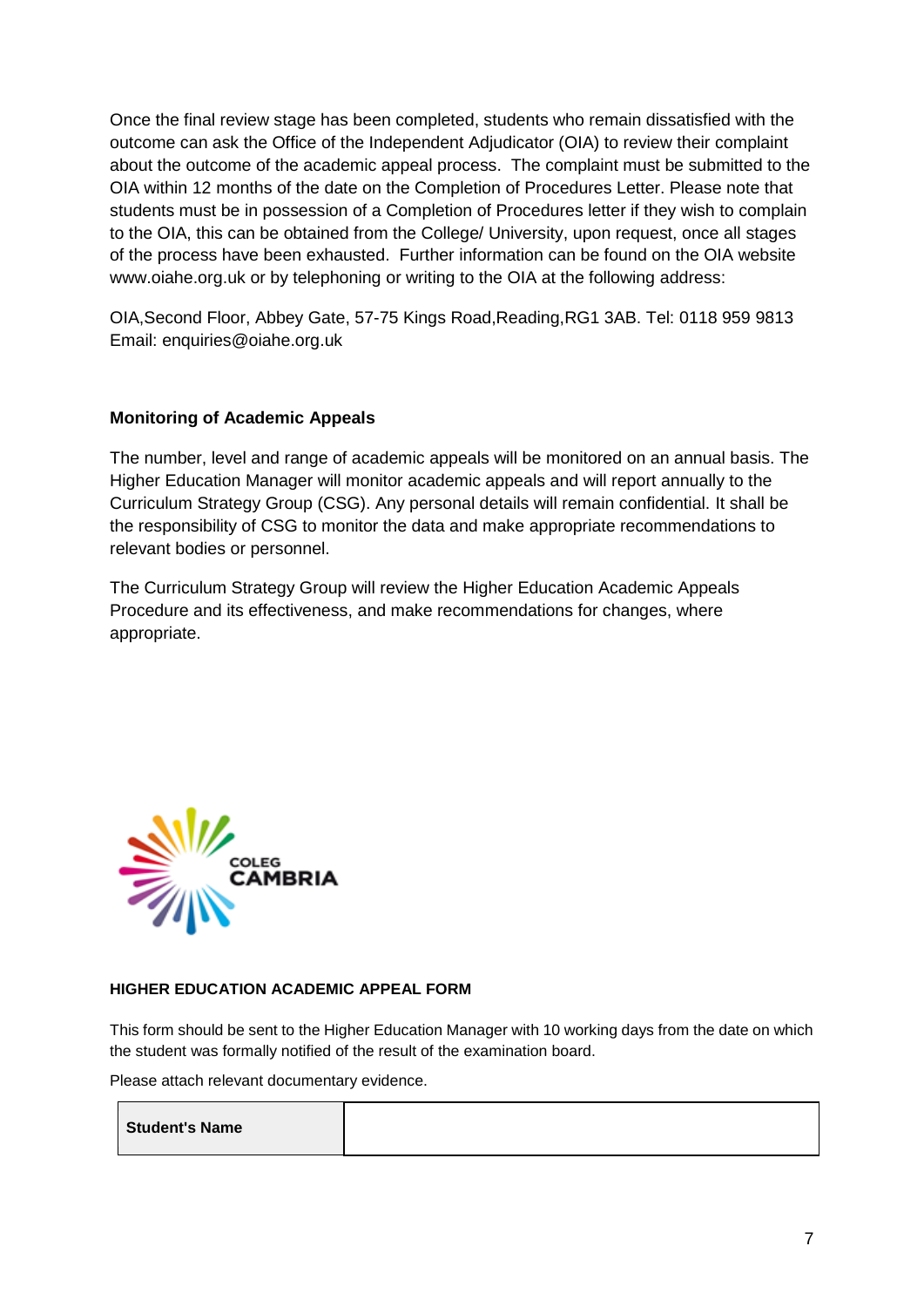| <b>Student ID Number</b>                                                                                                                                                                                                               |                                    |  |                                    |  |  |
|----------------------------------------------------------------------------------------------------------------------------------------------------------------------------------------------------------------------------------------|------------------------------------|--|------------------------------------|--|--|
| <b>Programme of Study</b>                                                                                                                                                                                                              |                                    |  |                                    |  |  |
| <b>State the Examination</b><br><b>Board's decision against</b><br>which you are appealing                                                                                                                                             |                                    |  |                                    |  |  |
| On which grounds do you wish to appeal (please tick):                                                                                                                                                                                  |                                    |  |                                    |  |  |
| <b>Exceptional extenuating circumstances</b>                                                                                                                                                                                           |                                    |  |                                    |  |  |
| Procedural irregularities in the assessment process                                                                                                                                                                                    |                                    |  |                                    |  |  |
| Evidence of prejudice, bias, or inadequate assessment on the part of one or more of<br>the examiners.                                                                                                                                  |                                    |  |                                    |  |  |
| If you are reporting exceptional extenuating circumstances, which were not reported before<br>the meeting of the Examination Board, please state the reasons why you did not make your<br>circumstances known at the appropriate time. |                                    |  |                                    |  |  |
|                                                                                                                                                                                                                                        |                                    |  |                                    |  |  |
| Do you consider yourself to have a Disability?<br>By this we mean "a physical or mental impairment that has a substantial and<br>long-term adverse effect on your ability to carry out normal day-to-day<br>activities".               |                                    |  | Yes / No<br>*Delete as appropriate |  |  |
| Do you require any reasonable adjustments to be made for any part of the<br><b>Appeal process?</b>                                                                                                                                     | Yes / No<br>*Delete as appropriate |  |                                    |  |  |
| If yes, please provide details of<br>the reasonable adjustments you<br>require.                                                                                                                                                        |                                    |  |                                    |  |  |